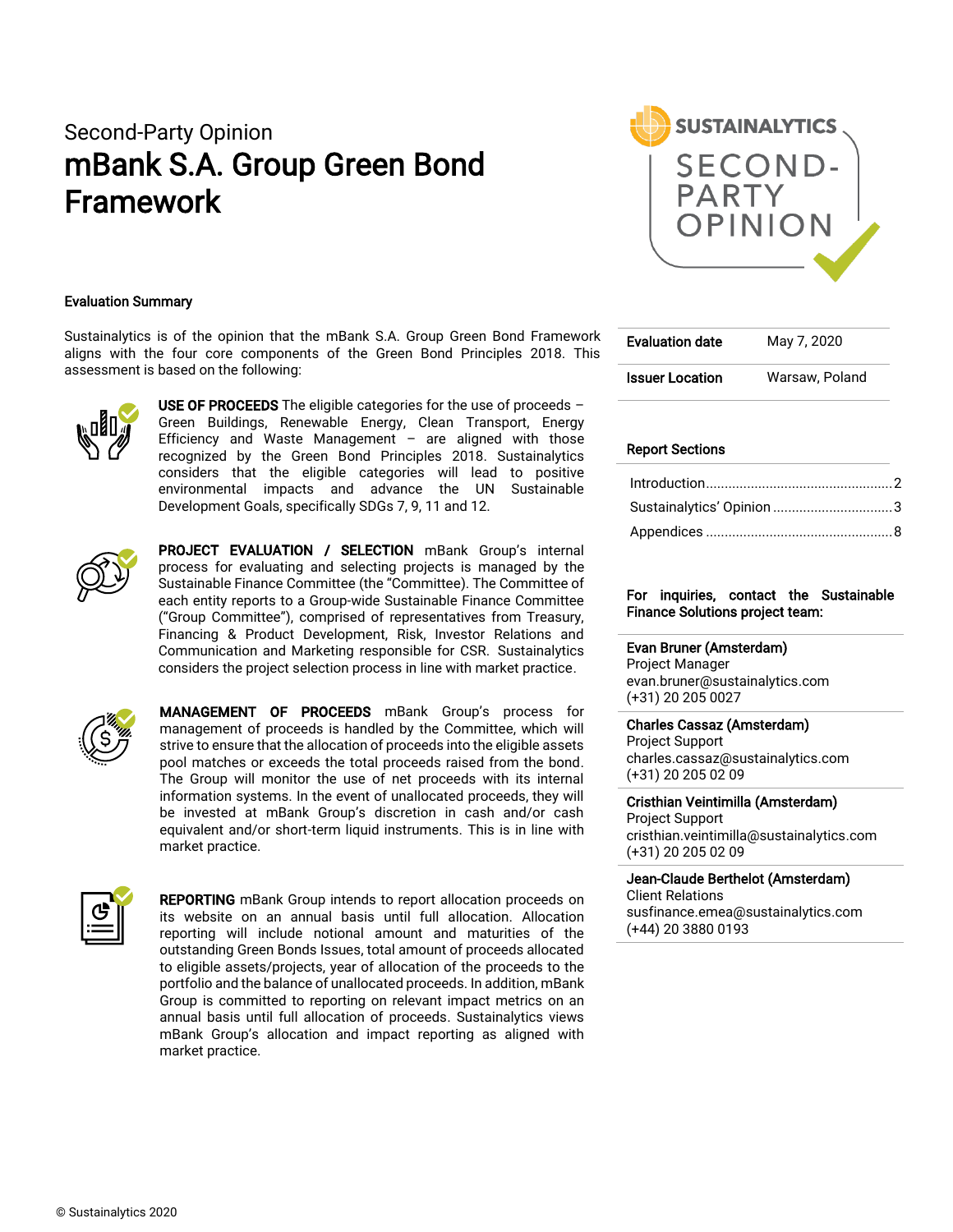<span id="page-1-1"></span>

# <span id="page-1-0"></span>Introduction

Created in 1986, mBank S.A. Group ("mBank Group", or the "Group") is a Polish bank offering retail, corporate and investment banking as well as other financial services. This Framework may apply to any securities issued by mBank S.A. and/or its subsidiaries.

mBank Group has developed the mBank S.A. Group Green Bond Framework (the "Framework") under which it intends to issue debt instruments and use the proceeds to finance and refinance, in whole or in part, existing and future projects that contribute to a transition towards a low-carbon economy. The Framework defines eligibility criteria in five areas:

- 1. Green Buildings
- 2. Renewable Energy
- 3. Clean Transport
- 4. Energy Efficiency
- 5. Waste Management

mBank Group engaged Sustainalytics to review the mBank S.A. Group Green Bond Framework, dated May, 2020 and provide a second-party opinion on the Framework's environmental credentials and its alignment with the Green Bond Principles 2018 (GBP). <sup>1</sup> This Framework will be published in a separate document. 2

As part of this engagement, Sustainalytics held conversations with various members of mBank Group's management team to understand the sustainability impact of their business processes and planned use of proceeds, as well as management of proceeds and reporting aspects of mBank S.A. Group Green Bond Framework. Sustainalytics also reviewed relevant public documents and non-public information.

This document contains Sustainalytics' opinion of the mBank S.A. Group Green Bond Framework and should be read in conjunction with that Framework.

<sup>&</sup>lt;sup>1</sup> The Green Bond Principles are administered by the International Capital Market Association and are available at: [https://www.icmagroup.org/green](https://www.icmagroup.org/green-social-and-sustainability-bonds/green-bond-principles-gbp/)[social-and-sustainability-bonds/green-bond-principles-gbp/](https://www.icmagroup.org/green-social-and-sustainability-bonds/green-bond-principles-gbp/)

<sup>2</sup> The mBank S.A. Group Green Bond Framework is available on mBank S.A. Group's website at: [https://www.mbank.pl/en/investor-relations/ratings-debt](https://www.mbank.pl/en/investor-relations/ratings-debt-instruments/)[instruments/](https://www.mbank.pl/en/investor-relations/ratings-debt-instruments/) and on mBank Hipoteczny's website: <https://www.mhipoteczny.pl/en/investor-relations/>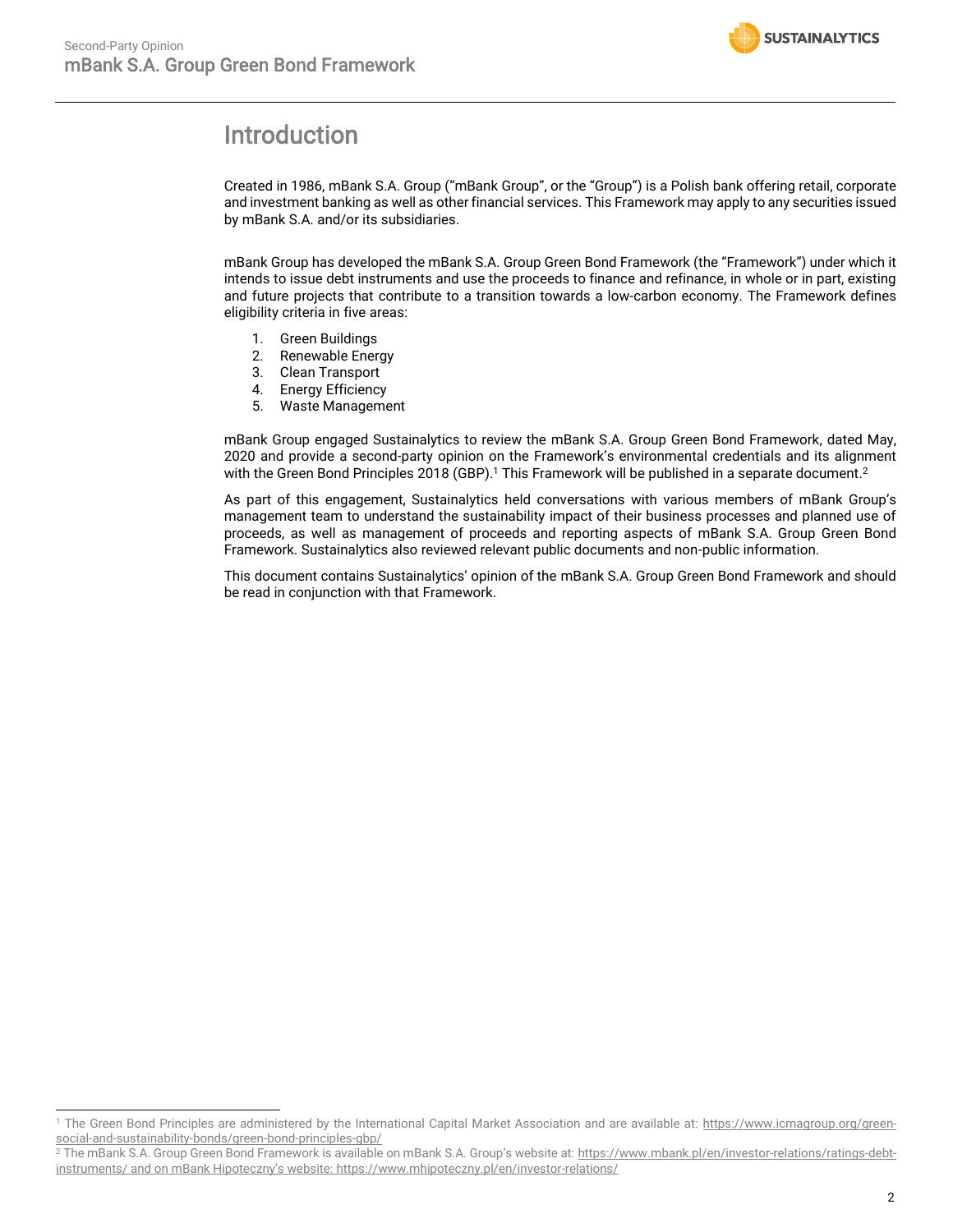# <span id="page-2-0"></span>Sustainalytics' Opinion

### Section 1: Sustainalytics' Opinion on the mBank S.A. Group Green Bond Framework

Sustainalytics is of the opinion that the mBank S.A. Group Green Bond Framework aligns with the four core components of the GBP 2018. Sustainalytics highlights the following elements of mBank S.A. Group Green Bond Framework:

- Use of Proceeds:
	- The eligible categories Green Buildings, Renewable Energy, Clean Transport, Energy Efficiency and Waste Management – are aligned with those recognized by the GBP 2018. Projects will be located primarily in Poland.<sup>3</sup>
	- Regarding Green Buildings, mBank Group may finance and/or refinance the acquisition, development and/or refurbishment of residential and commercial buildings. Sustainalytics positively notes the alignment of the Framework's eligibility criteria with the Nearly-Zero-Energy-Building (NZEB) Standard in Poland, the Climate Bonds Standard criteria for Low Carbon Buildings<sup>4</sup> and the establishment of minimum certification levels for relevant green building standards. For Sustainalytics' assessment of green buildings standards, please refer to Appendix 1: Green Buildings Certification Assessment.
	- Renewable Energy may include financing the development, acquisition, maintenance and operation of renewable energy generation facilities and equipment manufacturing for onshore and offshore wind, solar photovoltaic and small- and large-scale hydro power, as well as development and expansion of infrastructure including smart grids, energy storage and district heating ("DH"). For large-scale hydro (>20MW), Sustainalytics notes that, in order to be eligible, plants must comply with a lifecycle carbon intensity below 100gCO<sub>2</sub>eq/kWh or a power density above 5W/m<sup>2</sup>, they also must undergo an environmental impact assessment carried out by a credible body to determine no significant risk or impact, and finally there should be no significant controversy surrounding the project. For DH projects limited to distribution, the share of renewables must be at least 50%, as per the Energy Efficiency Directive 2012/27/EU.<sup>5</sup> In the event of a DH project involving heat/cool generation and distribution, production must come exclusively from renewable sources and/or industrial waste heat. Sustainalytics is of the opinion that these projects can contribute to the decarbonization of the energy sector.
	- Within Clean Transportation, mBank Group may finance and/or refinance production, upgrades, maintenance and operation of low carbon vehicles and infrastructure. Passenger cars and trucks must be "zero-tailpipe emission vehicles"; until 2025, vehicles with tailpipe emissions <50gCO2eq/km are eligible. Public transport and rail transport must have zero direct emissions, or until 2025, <50gCO<sub>2</sub>eg/pkm for public transport and less than 50% of the reference  $CO<sub>2</sub>$ emissions of all vehicles in the same sub-group for freight transportation. <sup>6</sup> mBank may also finance transportation infrastructure, such as rail transport networks expansion or charging stations.
	- In the Energy Efficiency category, mBank may finance projects that reduce total energy consumption and increase storage/transmission efficiency, such as smart grid appliances and products. Smart grid technologies could, for instance, enable final consumers to produce lowcarbon electricity (e.g. via solar panels) and redistribute surplus electricity produced to the grid. mBank has clarified to Sustainalytics that energy efficiency solutions will be applied to assets running primarily on renewables.<sup>7</sup> Projects financed under this category may improve energy efficiency and subsequently reduce energy consumption of the infrastructures concerned.
	- Waste Management may include the financing of waste sorting facilities, known as Material Recovery Facilities (MRFs) as well as transportation infrastructure, such as vehicles, however vehicles must meet the criteria outlined in the clean transportation category. Sustainalytics positively views investments into improving the recycling infrastructure.

<sup>3</sup> 90%-95% of the portfolio is expected be in Poland and the remaining 5-10% in the greater EU.

<sup>4</sup> Climate Bonds Initiative, "Low Carbon Buildings", (2020), at: <https://www.climatebonds.net/standard/buildings>

<sup>5</sup> The Directive defines efficient district heating and cooling networks if they use "at least 50 % renewable energy, 50 % waste heat, 75 % cogenerated heat or 50 % of a combination of such energy and heat."

EUR-Lex, "Directive 2012/27/EU of the European Parliament and of the Council of 25 October 2012 on energy efficiency", (2012), at:

<https://eur-lex.europa.eu/legal-content/EN/TXT/?uri=celex%3A32012L0027>

<sup>6</sup> Freight transportation must exclude the use of fossil fuels to be eligible.

<sup>7</sup> In the event of fossil-fuel back up, financing is excluded from the Framework.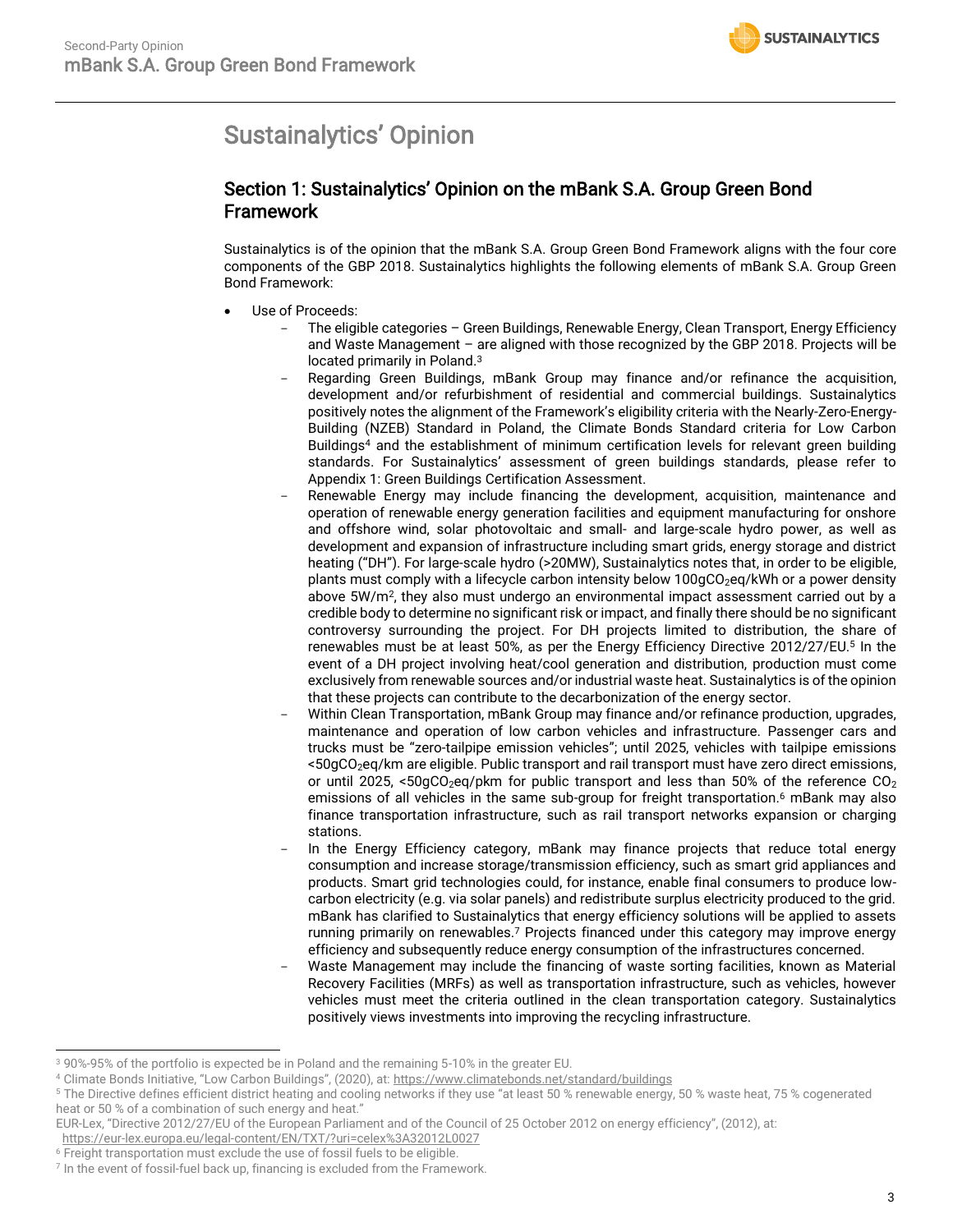- Project Evaluation and Selection:
	- mBank Group's internal process in evaluating and selecting projects is managed by the Sustainable Finance Committee (the "Committee"). The Committee of each entity reports to a Group-wide Sustainable Finance Committee (the "Group Committee"), comprised of representatives from Treasury, Financing & Product Development, Risk, Investor Relations and Communication and Marketing responsible for CSR. Assets compliant with the Framework's eligibility criteria are selected for the eligible assets' portfolio after approval of the Committee. Based on these elements, Sustainalytics considers this process to be in line with market practice.
- Management of Proceeds:
	- mBank Group's processes for management of proceeds is handled by the Committee, which aims to ensuring the total allocation of proceeds matches or exceeds the total value of the eligible assets' portfolio. The Group will monitor the use of net proceeds via its internal information systems. mBank Hipoteczny runs a separate register of covered bonds asset pool, based on which assets eligibility will be monitored and reported. In the event of unallocated proceeds, they will be invested at mBank Group's discretion in cash and/or cash equivalent and/or short-term liquid instruments. Pending allocation or reallocation, mBank Hipoteczny will hold and/or invest any unallocated Green Covered Bond net proceeds, at its own discretion, in its liquidity portfolio in money market instruments. Based on these elements, Sustainalytics considers this process to be in line with market practice.
- Reporting:
	- mBank Group intends to report allocation proceeds on its website, on an annual basis, until full allocation. Allocation reporting will include notional amount and maturities of the outstanding Green Bonds Issues, total amount of proceeds allocated to eligible assets/projects, year of allocation of the proceeds to the portfolio and the balance of unallocated proceeds. In addition, mBank Group is committed to reporting on relevant impact metrics on an annual basis until full allocation of proceeds, such as estimated energy savings in MWh/GWh (electricity) or estimated annual reduced and/or avoided emissions in tons of  $CO<sub>2</sub>e$ . For an exhaustive list of impact metrics, please refer to Appendix 2: Green Bond / Green Bond Programme – External Review Form. Based on these elements, Sustainalytics considers this process to be in line with market practice.

#### Alignment with Green Bond Principles 2018

Sustainalytics has determined that the mBank S.A. Group Green Bond Framework aligns to the four core components of the GBP 2018. For detailed information please refer to Appendix 2: Green Bond/Green Bond Programme External Review Form.

#### Section 2: Sustainability Strategy of mBank

#### Contribution of framework to mBank S.A. Group's sustainability strategy

mBank Group has developed a Corporate Social Responsibility and Sustainable Development Strategy (CSRSDS) <sup>8</sup> which guides its operations based on three pillars: (1) education, (2) environment and climate action and (3) prosperity, with the goal of integrating environmental and SDG<sup>9</sup> principles into decision making. <sup>10</sup> The sustainability standards of mBank are continually revised. Coordination and supervision of sustainability standards is widely supported by the Ethics Officer.<sup>11</sup>

<span id="page-3-0"></span>In line with its sustainability strategy, mBank Group's lending policy aims to finance industry, infrastructure, housing, energy and transportation projects that have positive environmental impact.<sup>[2](#page-1-1)</sup> In 2018, mBank established its Credit Policy of Financing Renewable Energy Source (RES) Installations, focusing on solar and wind generation.<sup>12</sup> The Group committed to allocate PLN 500 mn (EUR 110.2 mn)<sup>13</sup> to RES projects in 2018,

- <sup>9</sup> mBank, "Introduction to mBank Group", (2020), at: <https://www.mbank.pl/pdf/relacje-inwestorskie/introduction-to-mbank-eng.pdf>
- <sup>10</sup> mBank, "Corporate Social Responsibility", at: <https://www.mbank.pl/en/about-us/corporate-social-responsibility/>

<sup>&</sup>lt;sup>8</sup> mBank, "Strategy of mBank Group for 2020-2023. Growth fuelled by our clients", (2019), at: [https://www.mbank.pl/pdf/relacje-inwestorskie/strategy-of](https://www.mbank.pl/pdf/relacje-inwestorskie/strategy-of-mbank-group-for-2020-2023_eng_summary.pdf)[mbank-group-for-2020-2023\\_eng\\_summary.pdf](https://www.mbank.pl/pdf/relacje-inwestorskie/strategy-of-mbank-group-for-2020-2023_eng_summary.pdf)

<sup>11</sup> mBank, "Sustainability Standards", at: <https://www.mbank.pl/pdf/CSR/mbank-sustainability-standards.pdf>

<sup>&</sup>lt;sup>12</sup> mBank, "Respecting the environment – Integrated Report mBank 2018", at: [https://www.mbank.pl/en/annual-report/2018/interesariusze/z](https://www.mbank.pl/en/annual-report/2018/interesariusze/z-szacunkiem-dla-srodowiska/)[szacunkiem-dla-srodowiska/](https://www.mbank.pl/en/annual-report/2018/interesariusze/z-szacunkiem-dla-srodowiska/)

<sup>&</sup>lt;sup>13</sup> mBank, "Capital and the value creation model - Integrated Report mBank 2018", at: [https://www.mbank.pl/en/annual-report/2018/o-grupie](https://www.mbank.pl/en/annual-report/2018/o-grupie-mbanku/kapitaly-i-model-tworzenia-wartosci/)[mbanku/kapitaly-i-model-tworzenia-wartosci/](https://www.mbank.pl/en/annual-report/2018/o-grupie-mbanku/kapitaly-i-model-tworzenia-wartosci/)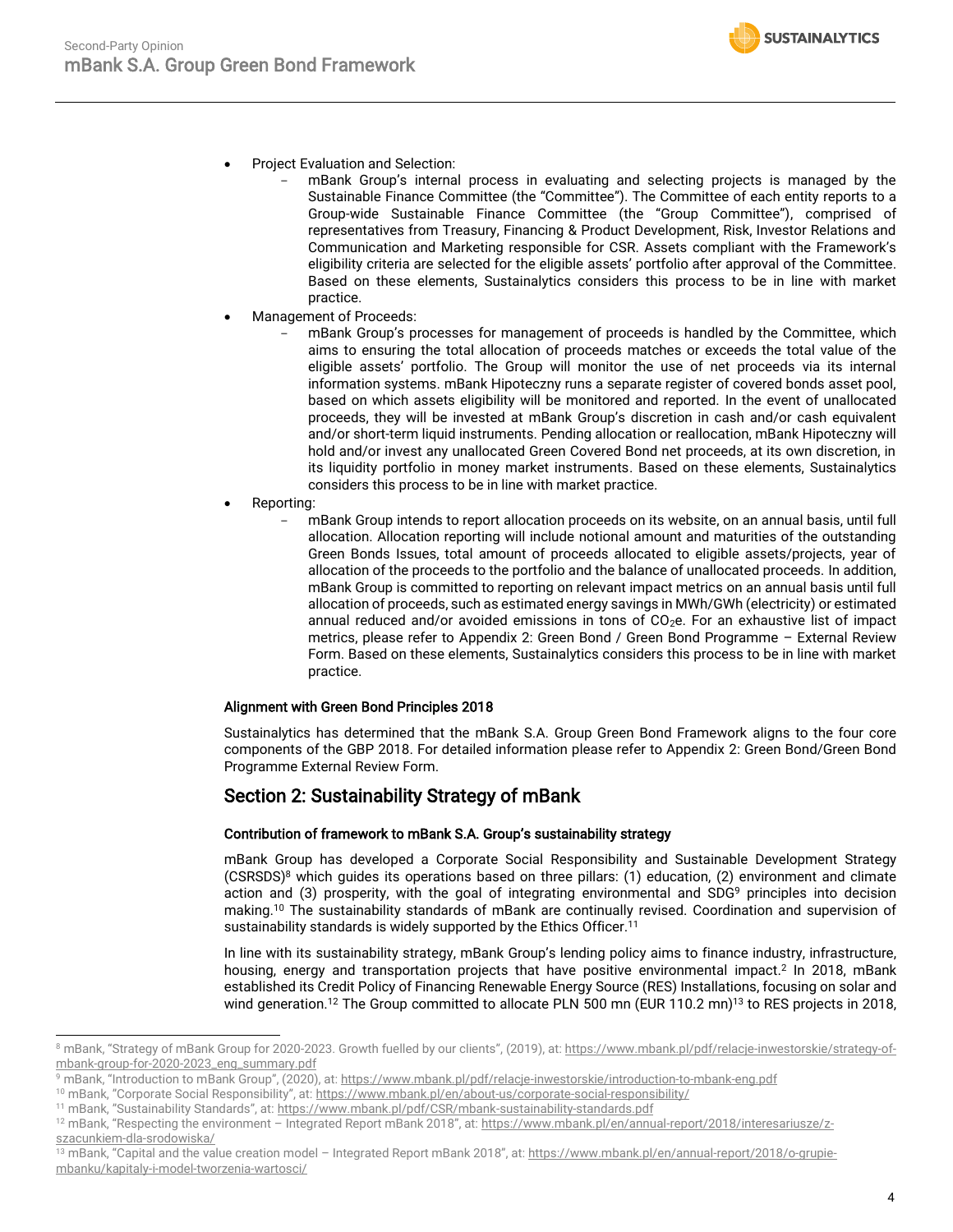doubled its commitment in 2019 and now, for 2020, the target is to finance PLN 2 bn (EUR 440.9 mn) for RES installations[.](#page-1-1) <sup>2</sup> In 2019, mBank signed its first climate finance funding agreement with the European Investment Bank ("EIB") for EUR 125 mn to support Small and Medium-sized Enterprises (SMEs) and midcaps with a sizeable climate action component. 14

**SUSTAINALYTICS** 

Sustainalytics is of the opinion that the mBank S.A. Group Green Bond Framework is aligned with the Bank's overall sustainability strategy and initiatives and will further the Bank's action on its key environmental priorities.

#### Well positioned to address common environmental and social risks associated with the projects

While it is recognized that the net proceeds from the bonds issued under the Framework will be directed towards eligible projects that are recognized by the GBP 2018, Sustainalytics acknowledges that the development of green buildings, renewable energy facilities, low-carbon transportation and waste management facilities have associated environmental and social risks. For example, worker health and safety, land use change and biodiversity disturbances due to infrastructure development. Sustainalytics is of the opinion that mBank is able to manage and/or mitigate potential risks through implementation of the following:

- mBank has instituted a Compliance Policy that sets the rules ensuring that all Bank's operations comply with internal regulations, market standards, national and EU laws and regulations.[11](#page-3-0)
- Poland is classified as a "Designated Country" under the Equator Principles, implying the presence of robust environment and social governance systems, legislation, and institutional capacity for protecting the environment and communities.<sup>15</sup>
- Since 2016, the mBank has adopted a policy that introduces restrictions on opening accounts and granting loans to companies, including existing customers of the mBank, that operate oriented towards economic exploitation of areas of high natural value. 16
- <span id="page-4-0"></span>• Project credit agreements usually include clauses relating to Environmental and Social Law aimed at reducing risks inter alia to: occupational health and safety, labour and employment conditions, and waste, pollution or protection of the environment. 17
- Internal regulations require that projects financed by mBank have valid decisions and consents issued by relevant administrative bodies to prevent lending to projects without public consultations or environmental loss compensation. [16](#page-4-0)
- mBank is a signatory of the UN Global Compact<sup>18</sup> and is committed to incorporate principles to ensure environmental and labour standards.[11](#page-3-0)

Based on these policies, standards and assessments, Sustainalytics is of the opinion that mBank Group has implemented adequate measures and is well positioned to manage and mitigate environmental and social risks commonly associated with the eligible categories.

#### Section 3: Impact of Use of Proceeds

All five use of proceeds categories are aligned with those recognized by the GBP. Sustainalytics has focused on two below where the impact is specifically relevant in the local context.

#### Improving Buildings Energy Performance in Poland

<span id="page-4-1"></span>Buildings account for approximately 40% of the final energy consumption in the EU,<sup>19</sup> highlighting the significance of buildings energy consumption and subsequent GHG emissions. Between 2006 and 2016, final energy consumption increased from 61 Mtoe to 65 Mtoe in Poland, at an annual average growth rate of 0.8%.<sup>[20](#page-4-1)</sup> Nevertheless, savings of total final energy consumption were increased more than doubled, from 4.81 Mtoe in 2010 to 11.87 Mtoe in 2016.<sup>20</sup> In the households sector, annual final energy savings rose from 1.98 Mtoe in 2010 to 3.78 Mtoe in 2016.[20](#page-4-1) In addition, Poland is committed to undertaking measures aimed at improving the energy performance of buildings in order to reach an expected savings target of 43,440 MWh between

<sup>14</sup> EIB, "mBank loan for SMEs and mid-cap and climate action", at: <https://www.eib.org/en/projects/pipelines/all/20190028>

<sup>&</sup>lt;sup>15</sup> The Equator Principles, "Designated Countries", at: <https://equator-principles.com/designated-countries/>

<sup>&</sup>lt;sup>16</sup> mBank, "Ethics, values and Compliance - Integrated Report mBank 2018", at: [https://www.mbank.pl/en/annual-report/2018/o-grupie-mbanku/etyka](https://www.mbank.pl/en/annual-report/2018/o-grupie-mbanku/etyka-wartosci-i-compliance/)[wartosci-i-compliance/](https://www.mbank.pl/en/annual-report/2018/o-grupie-mbanku/etyka-wartosci-i-compliance/)

<sup>17</sup> mBank

<sup>18</sup> UN, "Global Compact", at: <https://www.unglobalcompact.org/>

<sup>&</sup>lt;sup>19</sup> Odyssee-Mure, "Energy Efficiency Trends in Buildings", (2018), at: [https://www.odyssee-mure.eu/publications/policy-brief/buildings-energy-efficiency](https://www.odyssee-mure.eu/publications/policy-brief/buildings-energy-efficiency-trends.html)[trends.html](https://www.odyssee-mure.eu/publications/policy-brief/buildings-energy-efficiency-trends.html)

<sup>&</sup>lt;sup>20</sup> Odyssee-Mure, "Energy Efficiency trends and policies in Poland in years 2006-2016", (2018), at: [https://www.odyssee-mure.eu/publications/national](https://www.odyssee-mure.eu/publications/national-reports/energy-efficiency-poland.pdf)[reports/energy-efficiency-poland.pdf](https://www.odyssee-mure.eu/publications/national-reports/energy-efficiency-poland.pdf)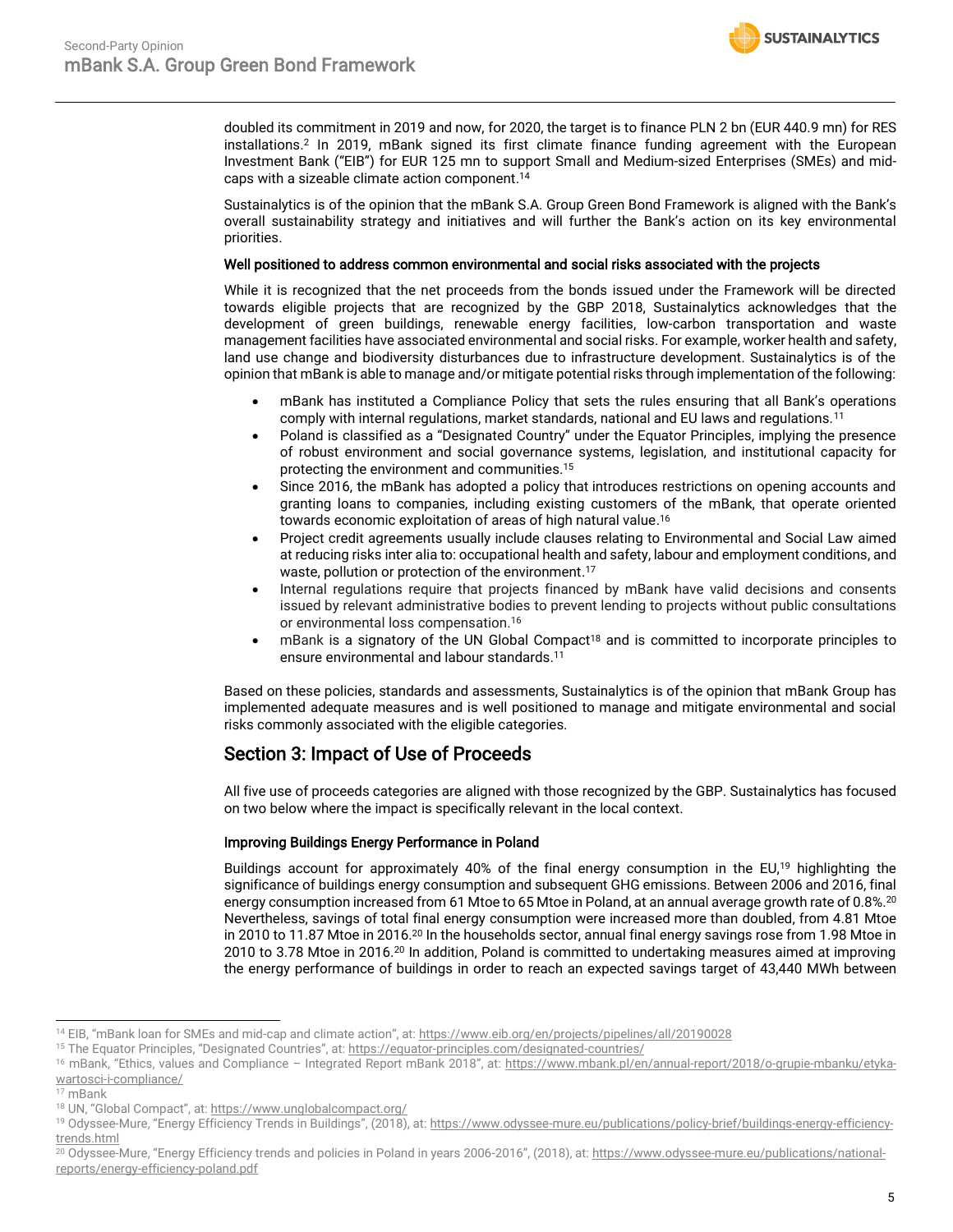**SUSTAINALYTICS** 

2021 and 2030.<sup>21</sup> For instance, Poland is targeting a 70% share of thermally insulated residential buildings in the total housing stock in 2030, compared to 58.8% in 2015.<sup>22</sup> As such, projects financed through the Framework can assist Poland in increasing the energy efficiency of buildings. For instance, residential refurbishment projects could further help the country reach its thermally insulated residential buildings target.

Sustainalytics is of the opinion that the green buildings projects are impactful, contributing to a decrease in building energy consumption in Poland and helping the country meet its energy efficiency in buildings target.

#### Reducing the Energy Intensity of the Polish Economy

<span id="page-5-0"></span>Between 2006 and 2016, the primary and final energy intensity of the Polish economy decreased respectively by 28% and 24%. $^{20}$  $^{20}$  $^{20}$  In 2015, the final energy intensity of the Polish GDP $^{23}$  was 13% higher than EU average. $^{20}$ However, Poland has been narrowing the gap. Between 2000 and 2015, the rate of efficiency improvements amounted to 2.7% per year in Poland, compared to 1.5% per year for the EU average. [20](#page-4-1) Furthermore, the country is pursuing two policy objectives, namely (1) to achieve zero-energy economic growth (i.e. economic growth with no extra demand for primary energy), and (2) to reduce the energy intensity of Polish economy to the EU-15 level.<sup>24</sup> These policy objectives are completed with more specific objectives, such as limiting grid loss during transmission and distribution and replacing low efficiency transformers. [24](#page-5-0) Projects funded through the Framework, such as smart grid investments for efficient energy distribution, could further assist Poland in reducing the energy intensity of its economy, and achieving economic growth without demand for primary energy.

Sustainalytics considers these projects impactful, contributing to improve Poland's economy energy efficiency and achieving economic growth without demand for primary energy.

#### Alignment with/contribution to SDGs

Use of Proceeds Category SDG SDG SDG SDG target Green Buildings 11. Sustainable Cities and **Communities** 11.C Support least developed countries, including through financial and technical assistance, in building sustainable and resilient buildings utilizing local materials Renewable Energy 7. Affordable and Clean Energy 7.2 By 2030, increase substantially the share of renewable energy in the global energy mix Clean Transport 11. Sustainable Cities and **Communities** 11.2 By 2030, provide access to safe, affordable, accessible and sustainable transport systems for all, improving road safety, notably by expanding public transport, with special attention to the needs of those in vulnerable situations, women, children, persons with disabilities and older persons Energy Efficiency 2. Affordable and Clean Energy 9. Industry, Innovation and Infrastructure 7.3 By 2030, double the global rate of improvement in energy efficiency 9.4 By 2030, upgrade infrastructure and retrofit industries to make them sustainable, with increased resource-use efficiency and greater adoption of clean and environmentally sound technologies and industrial processes, with all countries taking action in accordance with their respective capabilities" – this goal can be supported by i.e. investments into improving efficiency of energy distribution network.

The Sustainable Development Goals (SDGs) were set in September 2015 and form an agenda for achieving sustainable development by the year 2030. This green bond advances the following SDG goals and targets:

<sup>21</sup> Ministry of Energy, "National Energy and Climate Plan for the years 2021-2030", (2019) , at: [https://ec.europa.eu/energy/sites/ener/files/documents/poland\\_draftnecp\\_en.pdf](https://ec.europa.eu/energy/sites/ener/files/documents/poland_draftnecp_en.pdf)

<sup>22</sup> Ministry of Energy, "National Energy and Climate Plan for the years 2021-2030", (2019) , at: [https://ec.europa.eu/energy/sites/ener/files/documents/poland\\_draftnecp\\_en.pdf](https://ec.europa.eu/energy/sites/ener/files/documents/poland_draftnecp_en.pdf)<br><sup>23</sup> With climatic correction, expressed in constant prices of 2005 and including purc

With climatic correction, expressed in constant prices of 2005 and including purchasing power parity.

<sup>&</sup>lt;sup>24</sup> Ministry of Economy, "Energy Policy of Poland until 2030", (2009), at: [http://www.lse.ac.uk/GranthamInstitute/wp](http://www.lse.ac.uk/GranthamInstitute/wp-content/uploads/laws/1564%20English.pdf)[content/uploads/laws/1564%20English.pdf](http://www.lse.ac.uk/GranthamInstitute/wp-content/uploads/laws/1564%20English.pdf)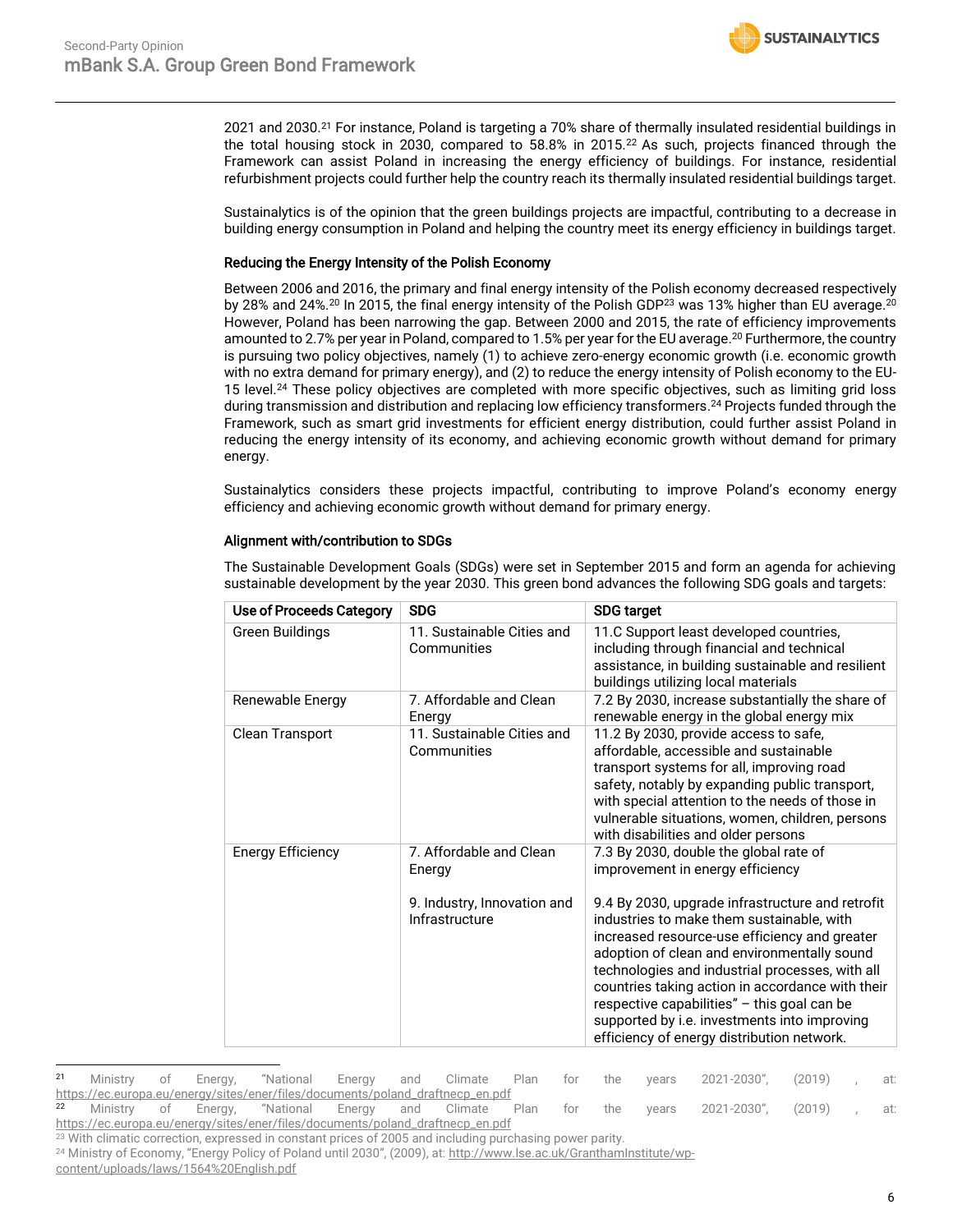

|                  | 12. Responsible<br>Consumption and<br>Production                                              | 12.2. By 2030, achieve the sustainable<br>management and efficient use of natural<br>resources.                                                                                    |
|------------------|-----------------------------------------------------------------------------------------------|------------------------------------------------------------------------------------------------------------------------------------------------------------------------------------|
| Waste Management | 11. Sustainable Cities and<br>Communities<br>12. Responsible<br>Consumption and<br>Production | 11.6 By 2030, reduce the adverse per capita<br>environmental impact of cities, including by<br>paying special attention to air quality and<br>municipal and other waste management |
|                  |                                                                                               | 12.5 By 2030, substantially reduce waste<br>generation through prevention, reduction,<br>recycling and reuse                                                                       |

#### **Conclusion**

mBank Group has developed the mBank S.A. Group Green Bond Framework under which it will issue green bonds and the use of proceeds to finance several projects ranging from energy efficient buildings to lowcarbon transportation. Sustainalytics considers that the projects funded by the green bond proceeds will provide positive environmental impact, contributing to the transition towards a low-carbon economy in Poland and within the EU.

The mBank S.A. Group Green Bond Framework outlines a process by which proceeds will be tracked, allocated, and managed, and commitments have been made for reporting on the allocation and impact of the use of proceeds. Furthermore, Sustainalytics believes that the mBank S.A. Group Green Bond Framework is aligned with the overall sustainability strategy of the company and that the green use of proceeds categories will contribute to the advancement of the UN Sustainable Development Goals 7, 9, 11 and 12. Additionally, Sustainalytics is of the opinion that mBank Group has sufficient measures to identify, manage and mitigate environmental and social risks commonly associated with the eligible projects funded by the use of proceeds.

Based on the above, Sustainalytics is confident that mBank Group is well-positioned to issue green bonds and that the mBank S.A. Group Green Bond Framework is robust, transparent, and in alignment with the four core components of the Green Bond Principles 2018.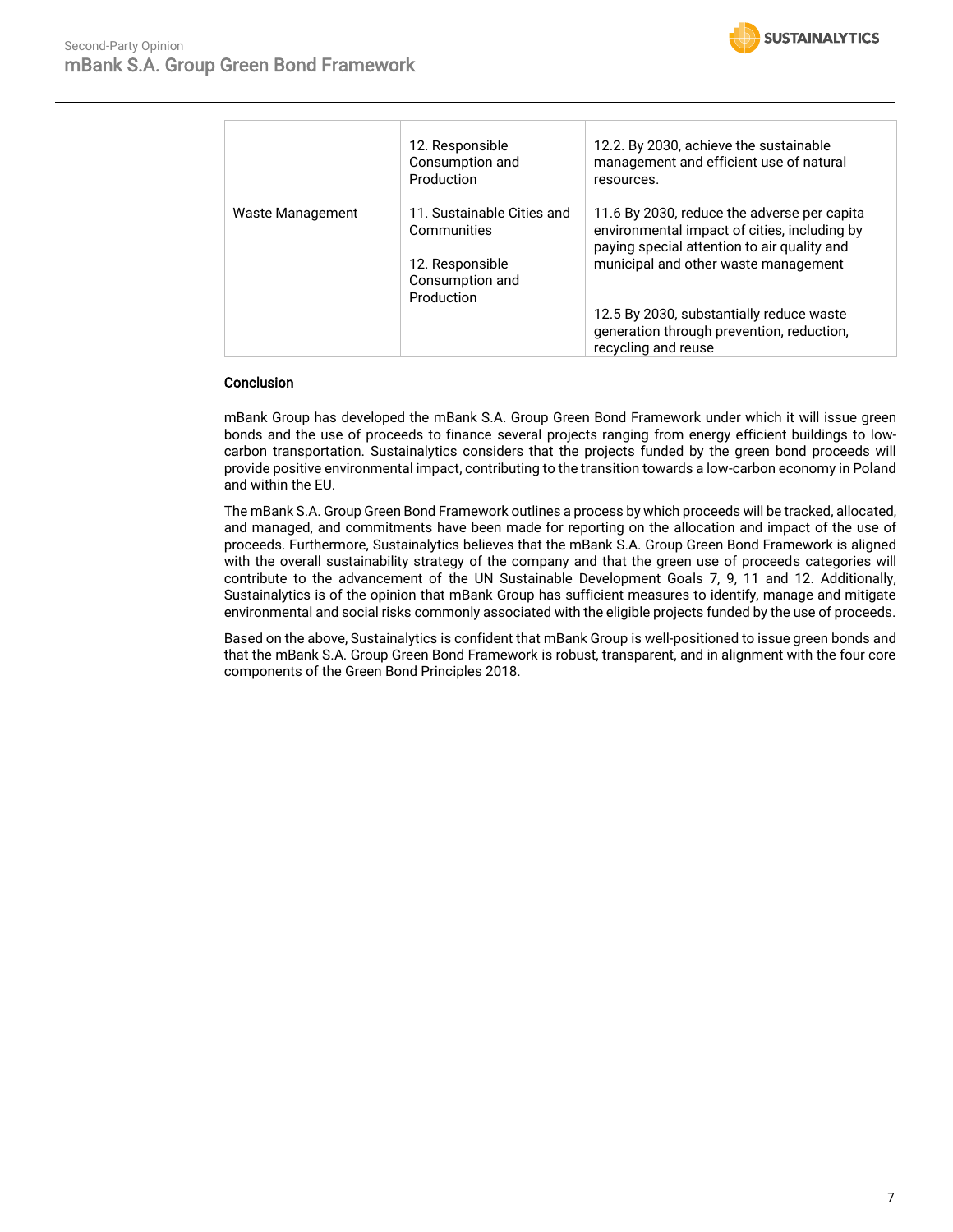# <span id="page-7-0"></span>Appendices

|                                                                            | <b>BREEAM</b>                                                                                                                                                                                                                                                                              | <b>LEED</b>                                                                                                                                                                                                                                                                                                                                                 | <b>HQE</b>                                                                                                                                                                                                                                                                                                                                                                                                                                    | <b>DGNB</b>                                                                                                                                                                                                                                                                                                                                                       |
|----------------------------------------------------------------------------|--------------------------------------------------------------------------------------------------------------------------------------------------------------------------------------------------------------------------------------------------------------------------------------------|-------------------------------------------------------------------------------------------------------------------------------------------------------------------------------------------------------------------------------------------------------------------------------------------------------------------------------------------------------------|-----------------------------------------------------------------------------------------------------------------------------------------------------------------------------------------------------------------------------------------------------------------------------------------------------------------------------------------------------------------------------------------------------------------------------------------------|-------------------------------------------------------------------------------------------------------------------------------------------------------------------------------------------------------------------------------------------------------------------------------------------------------------------------------------------------------------------|
|                                                                            |                                                                                                                                                                                                                                                                                            |                                                                                                                                                                                                                                                                                                                                                             |                                                                                                                                                                                                                                                                                                                                                                                                                                               |                                                                                                                                                                                                                                                                                                                                                                   |
| Background                                                                 | <b>BREEAM</b> (Building<br>Research<br>Establishment<br>Environmental<br>Assessment<br>Method) was first<br>published by the<br><b>Building Research</b><br>Establishment<br>(BRE) in 1990.<br>Based in the UK.<br>Used for new,<br>refurbished and<br>extension of<br>existing buildings. | Leadership in Energy<br>and Environmental<br>Design (LEED) is a US<br><b>Certification System</b><br>for residential and<br>commercial buildings<br>used worldwide. LEED<br>was developed by the<br>non-profit U.S. Green<br><b>Building Council</b><br>(USGBC) and covers<br>the design,<br>construction,<br>maintenance and<br>operation of<br>buildings. | <b>The</b><br>Haute<br>Qualité<br>Environnementale<br>or<br>(High<br>HQE<br>Quality<br>Environmental<br>standard)<br>is<br>a<br>standard<br>for green<br>building<br>in<br>France,<br>based<br>the<br>on<br>principles<br>of<br>sustainable<br>development first set<br>out at the 1992 Earth<br>Summit. The standard<br>was launched in 2005<br>and is controlled by<br>HQE and certificate is<br>by Cerway/<br>issued<br>Certivea/ Cerqual. | German Green<br>The<br><b>Building Certification</b><br><b>DGNB</b><br>or<br>was<br>developed in 2007 by<br>the non-profit German<br>Sustainable<br><b>Building</b><br>Council in partnership<br>with<br>the<br>German<br>Federal Ministry of<br>Transport,<br>Building,<br>and Urban Affairs in<br>order<br>actively<br>to<br>encourage<br>sustainable building. |
| <b>Certification</b>                                                       | Pass                                                                                                                                                                                                                                                                                       | Certified                                                                                                                                                                                                                                                                                                                                                   | Pass                                                                                                                                                                                                                                                                                                                                                                                                                                          | <b>Bronze</b>                                                                                                                                                                                                                                                                                                                                                     |
| levels                                                                     | Good<br>Very Good<br>Excellent<br>Outstanding                                                                                                                                                                                                                                              | Silver<br>Gold<br>Platinum                                                                                                                                                                                                                                                                                                                                  | Good<br>Very good<br>Excellent<br>Exceptional                                                                                                                                                                                                                                                                                                                                                                                                 | <b>Silver</b><br>Gold<br>Platinum                                                                                                                                                                                                                                                                                                                                 |
| Areas of                                                                   | Management (Man)                                                                                                                                                                                                                                                                           | Integrative process,                                                                                                                                                                                                                                                                                                                                        | Global<br>management                                                                                                                                                                                                                                                                                                                                                                                                                          | Technically,<br>any                                                                                                                                                                                                                                                                                                                                               |
| Assessment:<br>Environmental<br>Project<br>Management                      | addresses various<br>aspects: project<br>management,<br>deployment,<br>minimal<br>environmental<br>disturbance<br>worksite and<br>stakeholder<br>engagement.                                                                                                                               | which requires, from<br>the beginning of the<br>design process, the<br>identification and<br>creation of synergies<br>between the various<br>project stakeholders<br>regarding the<br>construction choices<br>and the technical<br>systems.                                                                                                                 | system                                                                                                                                                                                                                                                                                                                                                                                                                                        | project can be applied<br>anywhere in the world<br>through<br>tailored<br>a<br>process of<br>making<br>local<br>appropriate<br>adaptations<br>on<br>a<br>case-by-case basis.                                                                                                                                                                                      |
| Areas of<br>Assessment:<br>Environmental<br>Performance<br>of the Building | Energy<br>Land Use and<br>Ecology<br>Pollution<br>Transport<br><b>Materials</b><br>Water<br>Waste<br>Health and<br>Wellbeing<br>Innovation                                                                                                                                                 | Energy and<br>atmosphere<br><b>Sustainable Sites</b><br>Location and<br>Transportation<br>Materials and<br>resources<br>Water efficiency<br>Indoor environmental<br>quality<br>Innovation in Design<br><b>Regional Priority</b>                                                                                                                             | • Energy<br>Environment (Site,<br>Components,<br>Worksite, Water,<br>Waste,<br>Maintenance)<br>• Comfort<br>(Hydrothermal,<br>Acoustic, Visual,<br>Olfactory)<br>• Health (Spaces<br>quality, Air Quality,<br><b>Water Quality)</b>                                                                                                                                                                                                           | • Environment<br>• Economic<br>• Sociocultural and<br>functional aspects<br>• Technology<br>• Processes<br>• Site                                                                                                                                                                                                                                                 |
| Requirements                                                               | Prerequisites<br>depending on the<br>levels of<br>certification +                                                                                                                                                                                                                          | Prerequisites<br>(independent of level<br>of certification) +                                                                                                                                                                                                                                                                                               | Prerequisites<br>(independent of level<br>of certification) +<br>Points-based                                                                                                                                                                                                                                                                                                                                                                 | Percentage-based<br>performance index                                                                                                                                                                                                                                                                                                                             |

### Appendix 1: Green Buildings Certification Assessment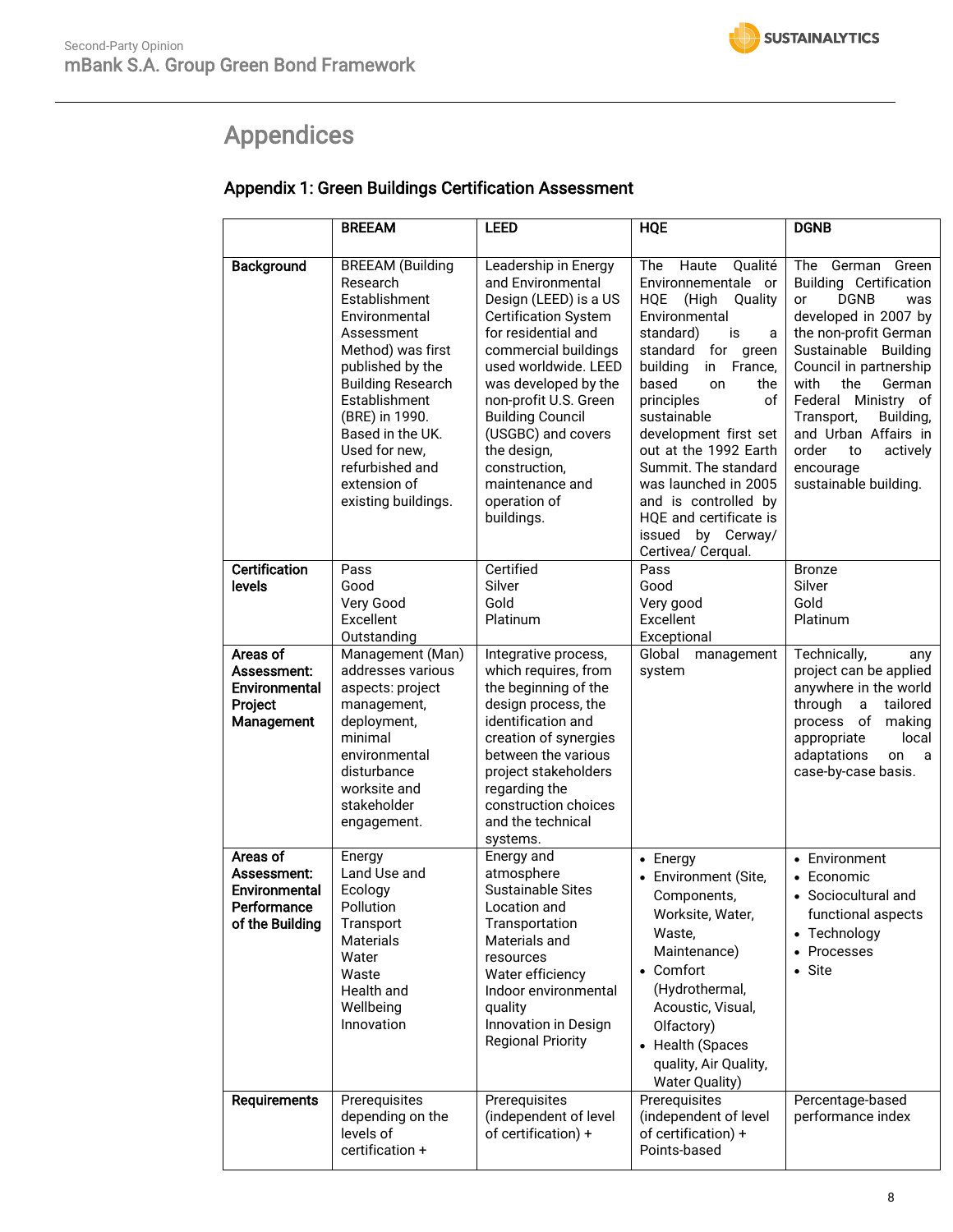

|                               | <b>Credits with</b><br>associated points<br>This number of<br>points is then<br>weighted by item <sup>25</sup><br>and gives a<br><b>BREEAM</b> level of<br>certification, which<br>is based on the<br>overall score<br>obtained (expressed<br>as a percentage).<br>Majority of BREEAM<br>issues are flexible,<br>meaning that the<br>client can choose<br>which to comply<br>with to build their<br><b>BREEAM</b><br>performance score.<br><b>BREAAM</b> has two<br>stages/audit<br>reports: a 'BREEAM<br>Design Stage' and a<br>'Post Construction<br>Stage', with<br>different<br>assessment criteria. | Credits with<br>associated points<br>These points are then<br>added together to<br>obtain the LEED level<br>of certification<br>There are several<br>different rating<br>systems within LEED.<br>Each rating system is<br>designed to apply to a<br>specific sector (e.g.<br>New Construction,<br>Major Renovation,<br>Core and Shell<br>Development,<br>Schools-/Retail-<br>/Healthcare New<br>Construction and<br>Major Renovations,<br><b>Existing Buildings:</b><br>Operation and<br>Maintenance). | performance level:<br>Performing and High<br>Performing<br>The Prerequisite level<br>is obtained when all<br>the minimum<br>requirements for a<br>target are met, while<br>the Performing and<br><b>High Performing</b><br>levels are obtained<br>based on a<br>percentage of points<br>given per target,<br>allowing for flexibility.<br>Based on the total<br>number of stars<br>obtained per area, an<br>overall HQE level is<br>then given.<br>Environmental<br>certificates are<br>assigned at all stages<br>of the building life<br>cycle, and on-site<br>audits are required. | The total<br>performance index<br>(expressed as a<br>percentage) is<br>calculated by adding<br>the six key areas of<br>assessment. The<br>environmental.<br>economic, socio-<br>cultural, and<br>functional aspects<br>and technical quality<br>each account for<br>22.5% of the total,<br>process accounts for<br>10% and the site<br>quality is given a<br>separate grade.<br>Depending on the<br>total performance<br>index, a DGNB award<br>will be given to the<br>project, starting from<br>Silver (at least 50%),<br>then Gold (at least<br>65%) and finally<br>Platinum (at least<br>80%). Bronze is<br>awarded for already<br>existing buildings and<br>is conferred as the<br>lowest rank with a<br>total performance<br>index of at least 35%. |
|-------------------------------|----------------------------------------------------------------------------------------------------------------------------------------------------------------------------------------------------------------------------------------------------------------------------------------------------------------------------------------------------------------------------------------------------------------------------------------------------------------------------------------------------------------------------------------------------------------------------------------------------------|--------------------------------------------------------------------------------------------------------------------------------------------------------------------------------------------------------------------------------------------------------------------------------------------------------------------------------------------------------------------------------------------------------------------------------------------------------------------------------------------------------|--------------------------------------------------------------------------------------------------------------------------------------------------------------------------------------------------------------------------------------------------------------------------------------------------------------------------------------------------------------------------------------------------------------------------------------------------------------------------------------------------------------------------------------------------------------------------------------|-----------------------------------------------------------------------------------------------------------------------------------------------------------------------------------------------------------------------------------------------------------------------------------------------------------------------------------------------------------------------------------------------------------------------------------------------------------------------------------------------------------------------------------------------------------------------------------------------------------------------------------------------------------------------------------------------------------------------------------------------------------|
| Performance<br>display        | ★★★☆☆                                                                                                                                                                                                                                                                                                                                                                                                                                                                                                                                                                                                    |                                                                                                                                                                                                                                                                                                                                                                                                                                                                                                        | ENERGY<br><b>HEALTH</b><br>COMFORT ****                                                                                                                                                                                                                                                                                                                                                                                                                                                                                                                                              | <b>DGNB DGNB DGNB DGNE</b>                                                                                                                                                                                                                                                                                                                                                                                                                                                                                                                                                                                                                                                                                                                                |
| <b>Accreditation</b>          | <b>BREEAM</b><br>International<br>Assessor BREEAM<br>AP BREEAM In Use<br>Assessor                                                                                                                                                                                                                                                                                                                                                                                                                                                                                                                        | LEED AP BD+C<br>LEED AP O+M                                                                                                                                                                                                                                                                                                                                                                                                                                                                            | <b>HQE</b><br>Construction<br><b>Certification Referent</b><br><b>HQE</b><br>Operations<br><b>Certification Advisor</b>                                                                                                                                                                                                                                                                                                                                                                                                                                                              | <b>DGNB Auditor</b><br><b>DGNB</b><br>Compliance<br><b>Testing Team</b><br>Certification<br><b>DGNB</b><br>Committee                                                                                                                                                                                                                                                                                                                                                                                                                                                                                                                                                                                                                                      |
| Qualitative<br>considerations | Used in more than<br>70 countries: Good<br>adaptation to the<br>local normative<br>context.<br>Predominant<br>environmental<br>focus.<br><b>BREEAM</b><br>certification is less<br>strict (less<br>minimum<br>thresholds) than                                                                                                                                                                                                                                                                                                                                                                           | Widely recognized<br>internationally, and<br>strong assurance of<br>overall quality.                                                                                                                                                                                                                                                                                                                                                                                                                   | <b>HQE</b> certification has<br>the greatest number<br>of targets concerning<br>individuals. The<br>"Comfort" and<br>"Health" related<br>themes are the most<br>developed in this<br>scheme.<br>The HQE scheme<br>recognises European<br>and international<br>standards (in                                                                                                                                                                                                                                                                                                          | <b>DGNB</b> certification is<br>based on current<br>European Union<br>standards and norms<br>and is being<br>recommended by the<br>German Federal<br>Ministry of Transport,<br>Building and Urban<br>Development. DGNB<br>System has<br>partnerships in a<br>number of countries,<br>among which                                                                                                                                                                                                                                                                                                                                                                                                                                                          |

<sup>25</sup> BREEAM weighting: Management 12%, Health and wellbeing 15%, Energy 19%, Transport 8%, Water 6%, Materials 12.5%, Waste 7.5%, Land Use and ecology 10%, Pollution 10% and Innovation 10%. One point scored in the Energy item is therefore worth twice as much in the overall score as one point scored in the Pollution item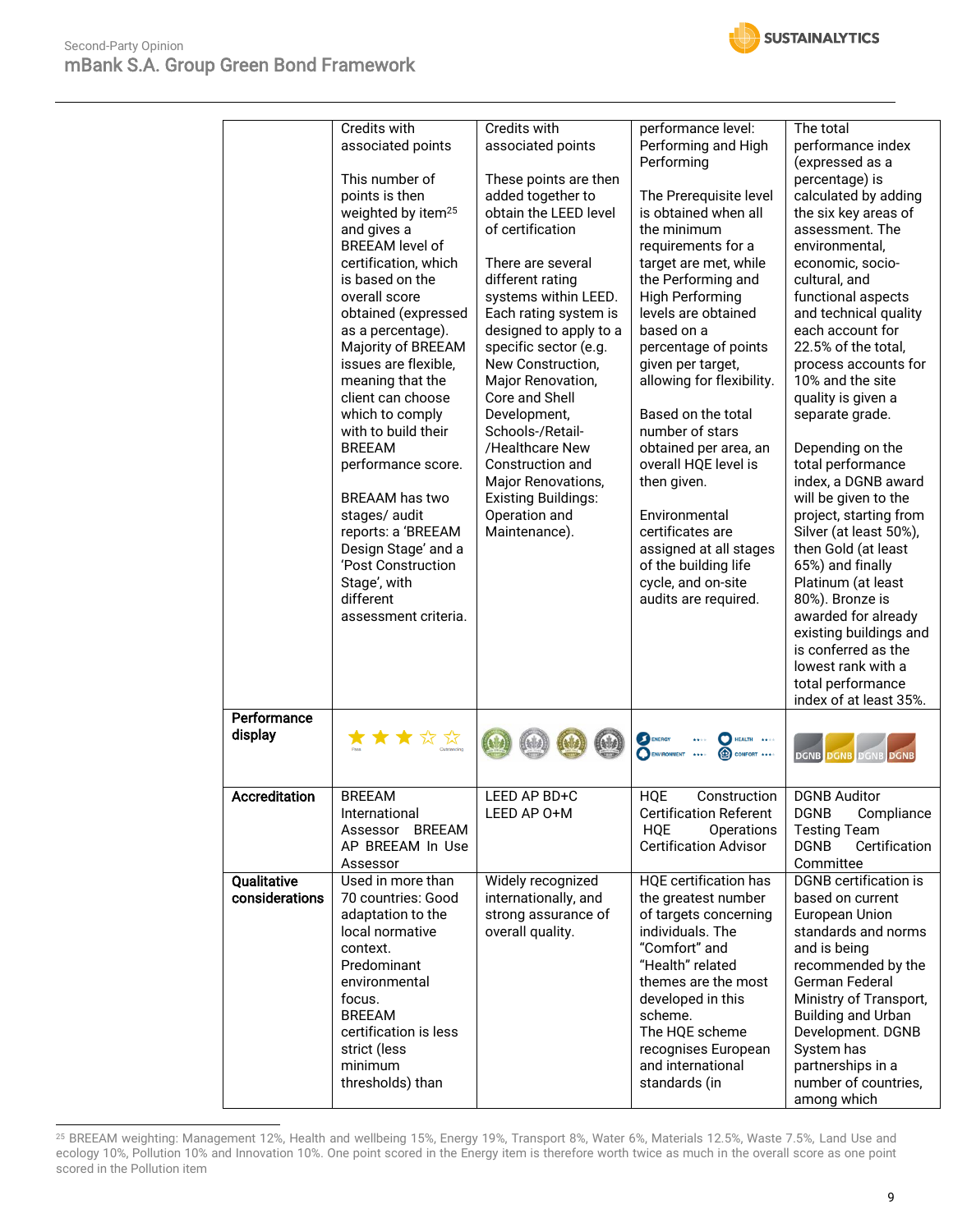

| HQE and LEED<br>certifications. | particular the ISO and<br>ASHRAE standards). | Bulgaria, Denmark,<br>Austria, Thailand and<br>Switzerland. |
|---------------------------------|----------------------------------------------|-------------------------------------------------------------|
|                                 |                                              |                                                             |

#### Appendix 2: Green Bond / Green Bond Programme - External Review Form

#### Section 1. Basic Information

| lssuer name:                                                                                                                               | mBank S.A. Group                      |
|--------------------------------------------------------------------------------------------------------------------------------------------|---------------------------------------|
| Green Bond ISIN or Issuer Green Bond Framework<br>Name, if applicable: [specify as appropriate]                                            | mBank S.A. Group Green Bond Framework |
| Review provider's name:                                                                                                                    | Sustainalytics                        |
| Completion date of this form:                                                                                                              | April 29, 2020                        |
| Publication date of review publication: [where<br>appropriate, specify if it is an update and add<br>reference to earlier relevant review] |                                       |

#### Section 2. Review overview

#### SCOPE OF REVIEW

The following may be used or adapted, where appropriate, to summarise the scope of the review. The review assessed the following elements and confirmed their alignment with the GBPs:

- $\boxtimes$  Use of Proceeds  $\boxtimes$ Process for Project Evaluation and Selection
- ☒ Management of Proceeds ☒ Reporting

#### ROLE(S) OF REVIEW PROVIDER

- ☒ Consultancy (incl. 2nd opinion) ☐ Certification
- ☐ Verification ☐ Rating
- □ Other (please specify):

Note: In case of multiple reviews / different providers, please provide separate forms for each review.

#### EXECUTIVE SUMMARY OF REVIEW and/or LINK TO FULL REVIEW (if applicable)

Please refer to Evaluation Summary above.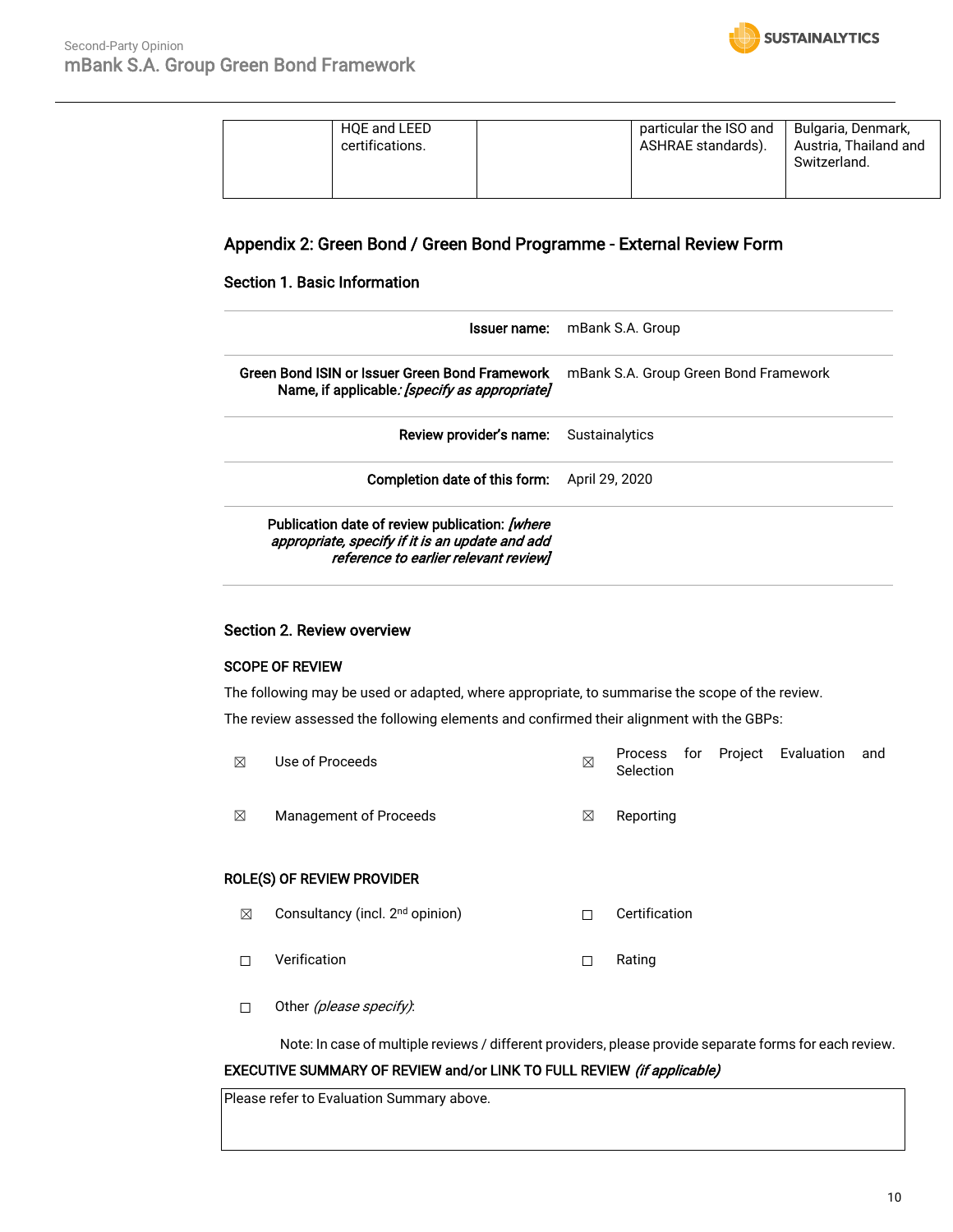#### Section 3. Detailed review

Reviewers are encouraged to provide the information below to the extent possible and use the comment section to explain the scope of their review.

#### 1. USE OF PROCEEDS

Overall comment on section (if applicable):

The eligible categories for the use of proceeds, Green Buildings, Renewable Energy, Clean Transport, Energy Efficiency and Waste Management are aligned with those recognized by the Green Bond Principles 2018. Sustainalytics considers that the eligible categories will lead to positive environmental impacts and advance the UN Sustainable Development Goals, specifically SDGs 7, 9, 11 and 12.

#### Use of proceeds categories as per GBP:

| ⊠ | Renewable energy                                                                                                                | ⊠           | Energy efficiency                                                                  |  |  |
|---|---------------------------------------------------------------------------------------------------------------------------------|-------------|------------------------------------------------------------------------------------|--|--|
| ⊠ | Pollution prevention and control                                                                                                | П           | Environmentally sustainable management of<br>living natural resources and land use |  |  |
|   | Terrestrial<br>biodiversity<br>aquatic<br>and<br>conservation                                                                   | $\boxtimes$ | Clean transportation                                                               |  |  |
|   | Sustainable<br>wastewater<br>water<br>and<br>management                                                                         | п           | Climate change adaptation                                                          |  |  |
| П | Eco-efficient and/or circular economy adapted<br>production<br>technologies<br>products,<br>and<br>processes                    | ⊠           | Green buildings                                                                    |  |  |
| п | Unknown at issuance but currently expected to<br>conform with GBP categories, or other eligible<br>areas not yet stated in GBPs | П           | Other <i>(please specify)</i> :                                                    |  |  |

If applicable please specify the environmental taxonomy, if other than GBPs:

#### 2. PROCESS FOR PROJECT EVALUATION AND SELECTION

Overall comment on section (if applicable):

mBank Group's internal process in evaluating and selecting projects is managed by the Sustainable Finance Committee (the "Committee). The Committee of each entity reports to a Group-wide Sustainable Finance Committee ("Group Committee"), comprised of representatives from Treasury, Financing & Product Development, Risk, Investor Relations and Communication and Marketing responsible for CSR. Sustainalytics considers the project selection process in line with market practice.

#### Evaluation and selection

- $\boxtimes$  Credentials on the issuer's environmental sustainability objectives
- $\boxtimes$  Defined and transparent criteria for projects eligible for Green Bond proceeds
- $\boxtimes$  Documented process to determine that projects fit within defined categories
- $\boxtimes$  Documented process to identify and manage potential ESG risks associated with the project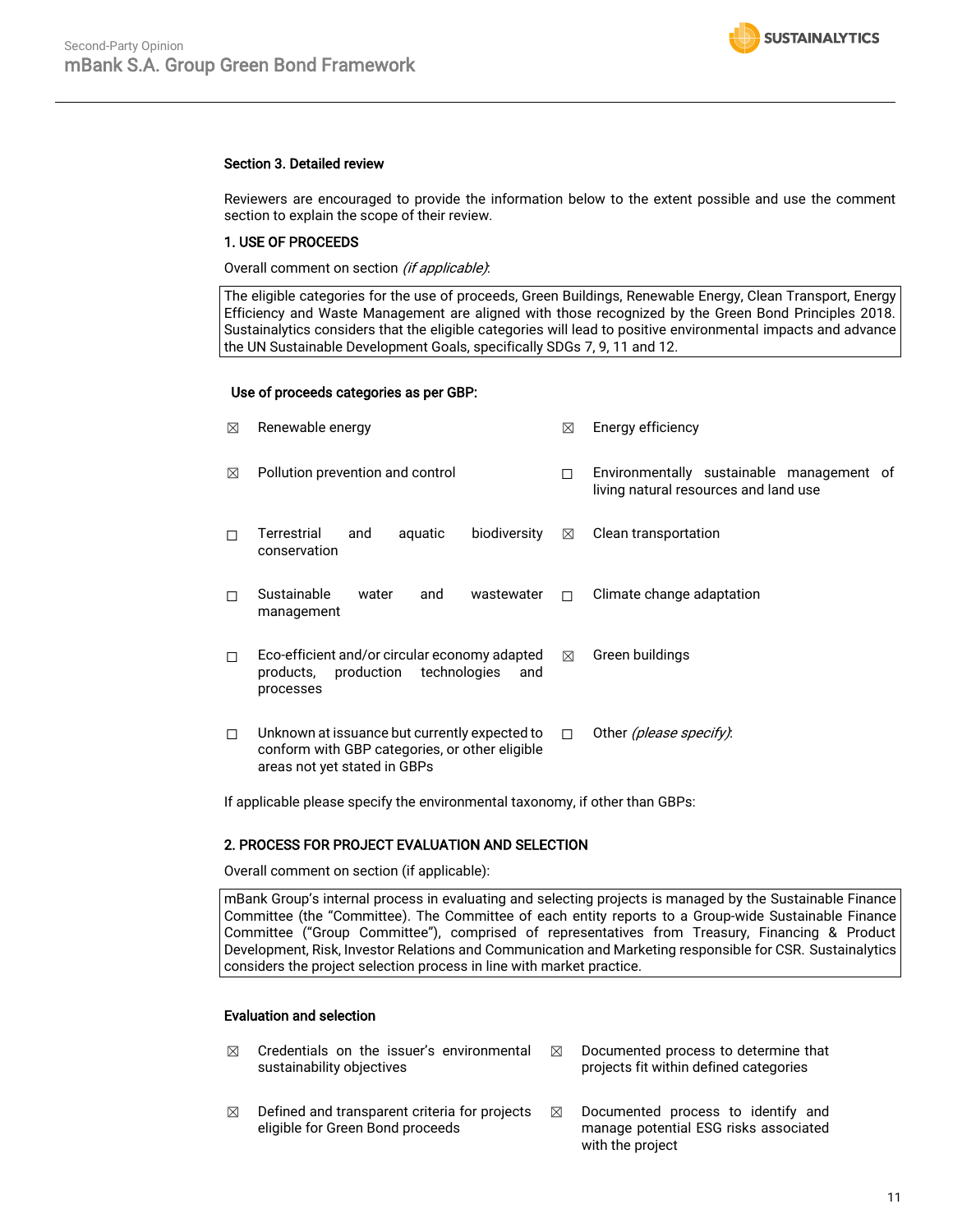

 $\boxtimes$  Summary criteria for project evaluation and  $\Box$ selection publicly available Other (please specify):

#### Information on Responsibilities and Accountability

- $\boxtimes$  Evaluation / Selection criteria subject to  $\Box$ external advice or verification ☐ In-house assessment
- ☐ Other (please specify):

#### 3. MANAGEMENT OF PROCEEDS

Overall comment on section (if applicable):

mBank Group's process for management of proceeds is handled by the Committee, which will strive to ensure that the allocation of proceeds into the eligible assets pool matches or exceeds the total proceeds raised from the bond. The Group will monitor the use of net proceeds with its internal information systems. In the event of unallocated proceeds, they will be invested at mBank Group's discretion in cash and/or cash equivalent and/or short-term liquid instruments. This is in line with market practice.

#### Tracking of proceeds:

- $\boxtimes$  Green Bond proceeds segregated or tracked by the issuer in an appropriate manner
- $\boxtimes$  Disclosure of intended types of temporary investment instruments for unallocated proceeds
- $\Box$  Other (please specify):

#### Additional disclosure:

| П | Allocations to future investments only          |                     | ⊠ | Allocations to both existing and future<br>investments |
|---|-------------------------------------------------|---------------------|---|--------------------------------------------------------|
| П | Allocation to individual disbursements          |                     |   | Allocation to a portfolio of disbursements             |
| ⊠ | Disclosure of portfolio<br>unallocated proceeds | balance of $\sqcap$ |   | Other <i>(please specify)</i> :                        |

#### 4. REPORTING

Overall comment on section (if applicable):

mBank Group intends to report allocation proceeds on its website on an annual basis until full allocation. Allocation reporting will include notional amount and maturities of the outstanding Green Bonds Issues, total amount of proceeds allocated to eligible assets/projects, year of allocation of the proceeds to the portfolio and the balance of unallocated proceeds. In addition, mBank Group is committed to reporting on relevant impact metrics on an annual basis until full allocation of proceeds. Sustainalytics views mBank Group's allocation and impact reporting as aligned with market practice.

#### Use of proceeds reporting:

- 
- ☐ Project-by-project ☒ On a project portfolio basis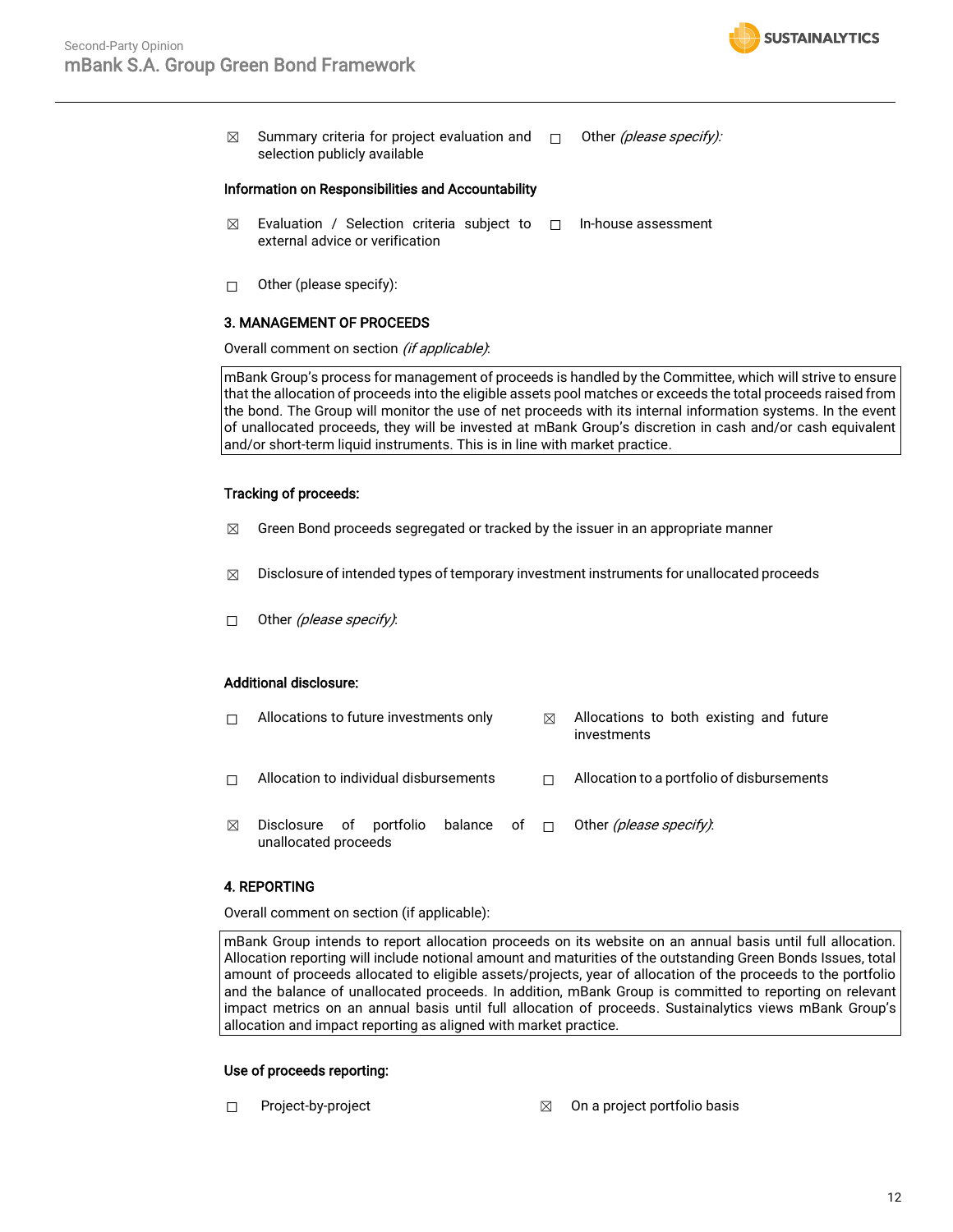

| □      |                       | Linkage to individual bond(s)               | П      |             | Other (please specify):                          |
|--------|-----------------------|---------------------------------------------|--------|-------------|--------------------------------------------------|
|        | Information reported: |                                             |        |             |                                                  |
|        | $\boxtimes$           | Allocated amounts                           |        | $\Box$      | Green Bond financed share of total<br>investment |
|        | □                     | Other (please specify):                     |        |             |                                                  |
|        |                       | Frequency:                                  |        |             |                                                  |
|        | $\boxtimes$           | Annual                                      |        | П           | Semi-annual                                      |
|        | $\Box$                | Other (please specify):                     |        |             |                                                  |
|        | Impact reporting:     |                                             |        |             |                                                  |
| $\Box$ | Project-by-project    |                                             | ⊠      |             | On a project portfolio basis                     |
| $\Box$ |                       | Linkage to individual bond(s)               | $\Box$ |             | Other (please specify):                          |
|        |                       | Frequency:                                  |        |             |                                                  |
|        | ⊠                     | Annual                                      |        | П           | Semi-annual                                      |
|        | П                     | Other (please specify):                     |        |             |                                                  |
|        |                       | Information reported (expected or ex-post): |        |             |                                                  |
|        | $\boxtimes$           | <b>GHG Emissions / Savings</b>              |        | ⊠           | <b>Energy Savings</b>                            |
|        | п                     | Decrease in water use                       |        | $\boxtimes$ | Other ESG indicators (please<br>specify):        |

| <b>Eligible Assets</b> | <b>Potential Impact Indicators</b>                        |
|------------------------|-----------------------------------------------------------|
| Category               |                                                           |
| Green Buildings        | <b>Residential Real Estate:</b>                           |
|                        | Estimated energy savings in MWh/GWh (electricity)         |
|                        | Estimated annual reduced and/or avoided emissions in      |
|                        | tons of $CO2e$                                            |
|                        | <b>Commercial Real Estate:</b>                            |
|                        | Estimated energy savings in MWh/GWh (electricity)         |
|                        | Overview of sustainable certificates and/or labels for    |
|                        | eligible buildings                                        |
|                        | Estimated annual reduced and/or avoided emissions in<br>٠ |
|                        | tons of $CO2e$                                            |
| Renewable              | Total installed capacity in MWh<br>٠                      |
| Energy                 | Estimated annual avoided emissions in tons of $CO2e$<br>٠ |
| Clean                  | Estimated annual avoided emissions in tons of $CO2e$<br>٠ |
| Transportation         |                                                           |
| Energy                 | Estimated energy savings in MWh/GWh (electricity) and     |
| Efficiency             | GJ/TJ (other energy savings)                              |
|                        | Estimated annual avoided emissions in tons of $CO2e$      |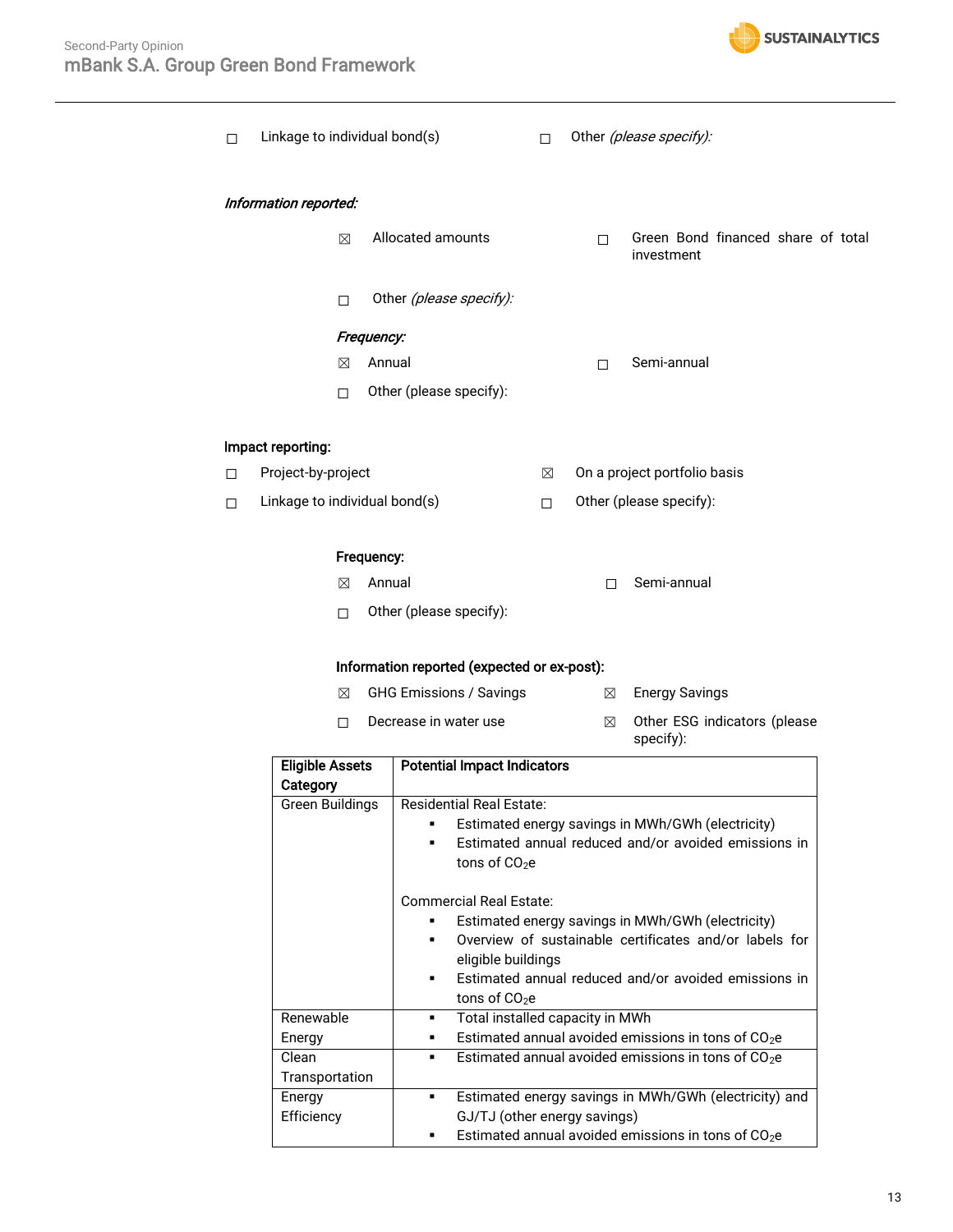| Waste      | л. |                                                           |  |  | Waste that is separated, collected, treated and/or |  |  |  |
|------------|----|-----------------------------------------------------------|--|--|----------------------------------------------------|--|--|--|
| management |    | prevented, minimised, reused, recycled, before and after  |  |  |                                                    |  |  |  |
|            |    | the project in % of total waste and/or in absolute amount |  |  |                                                    |  |  |  |
|            |    | in tons p.a.                                              |  |  |                                                    |  |  |  |

#### Means of Disclosure

☐ Information published in financial report ☐ Information published in sustainability report

**SUSTAINALYTICS** 

- $□$  Information published in ad hoc documents  $□$  Other (please specify): mBank Group Green Bond Annual Report
- $\Box$  Reporting reviewed (if yes, please specify which parts of the reporting are subject to external review):

Where appropriate, please specify name and date of publication in the useful links section.

USEFUL LINKS (e.g. to review provider methodology or credentials, to issuer's documentation, etc.)

#### SPECIFY OTHER EXTERNAL REVIEWS AVAILABLE, IF APPROPRIATE

#### Type(s) of Review provided:

- □ Consultancy (incl. 2<sup>nd</sup> opinion) □ Certification
- ☐ Verification / Audit ☐ Rating
- □ Other (please specify):

Review provider(s): The contraction of publication:

#### ABOUT ROLE(S) OF INDEPENDENT REVIEW PROVIDERS AS DEFINED BY THE GBP

- i. Second Party Opinion: An institution with environmental expertise, that is independent from the issuer may issue a Second Party Opinion. The institution should be independent from the issuer's adviser for its Green Bond framework, or appropriate procedures, such as information barriers, will have been implemented within the institution to ensure the independence of the Second Party Opinion. It normally entails an assessment of the alignment with the Green Bond Principles. In particular, it can include an assessment of the issuer's overarching objectives, strategy, policy and/or processes relating to environmental sustainability, and an evaluation of the environmental features of the type of projects intended for the Use of Proceeds.
- ii. Verification: An issuer can obtain independent verification against a designated set of criteria, typically pertaining to business processes and/or environmental criteria. Verification may focus on alignment with internal or external standards or claims made by the issuer. Also, evaluation of the environmentally sustainable features of underlying assets may be termed verification and may reference external criteria. Assurance or attestation regarding an issuer's internal tracking method for use of proceeds, allocation of funds from Green Bond proceeds, statement of environmental impact or alignment of reporting with the GBP, may also be termed verification.
- iii. Certification: An issuer can have its Green Bond or associated Green Bond framework or Use of Proceeds certified against a recognised external green standard or label. A standard or label defines specific criteria,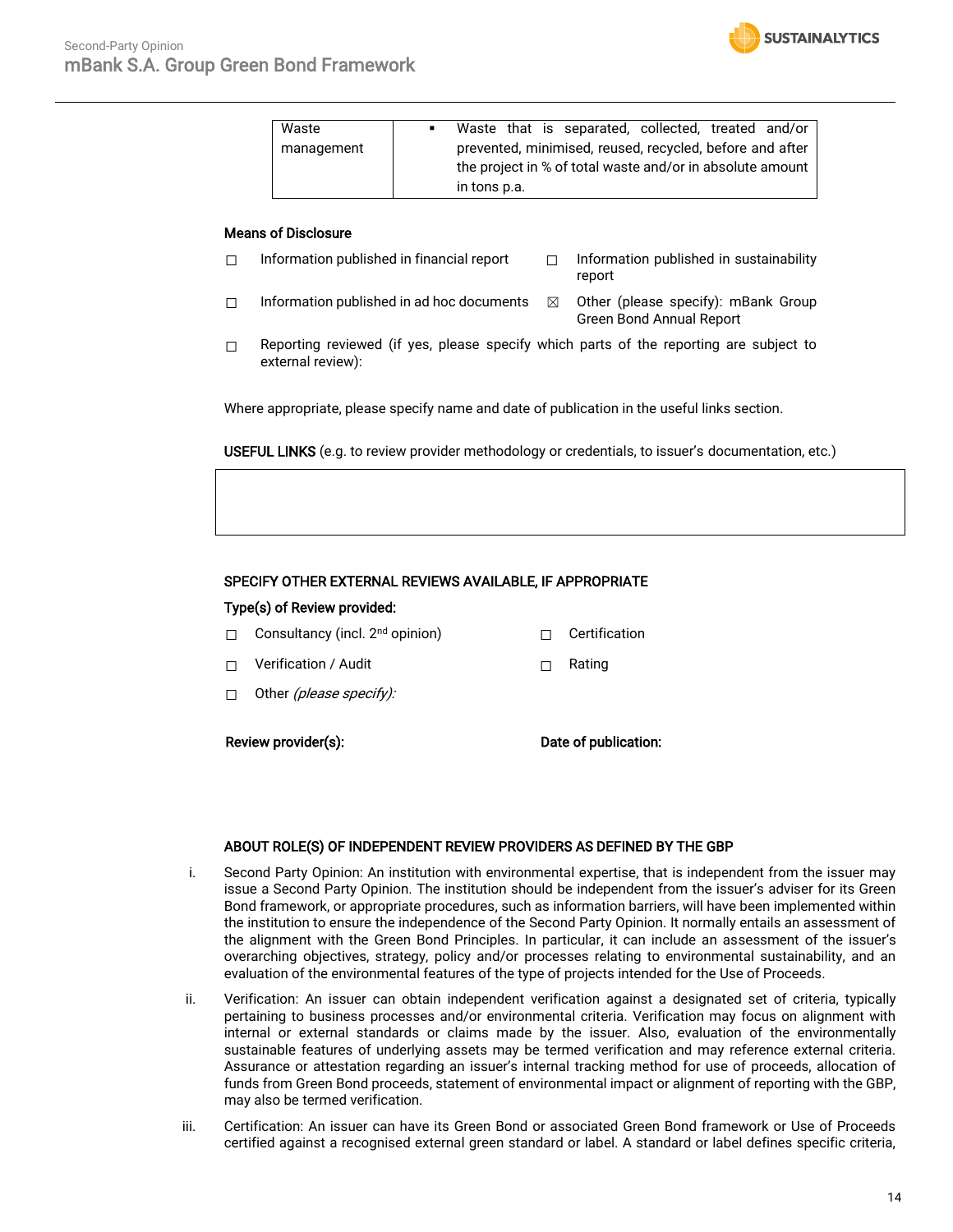

and alignment with such criteria is normally tested by qualified, accredited third parties, which may verify consistency with the certification criteria.

iv. Green Bond Scoring/Rating: An issuer can have its Green Bond, associated Green Bond framework or a key feature such as Use of Proceeds evaluated or assessed by qualified third parties, such as specialised research providers or rating agencies, according to an established scoring/rating methodology. The output may include a focus on environmental performance data, the process relative to the GBP, or another benchmark, such as a 2-degree climate change scenario. Such scoring/rating is distinct from credit ratings, which may nonetheless reflect material environmental risks.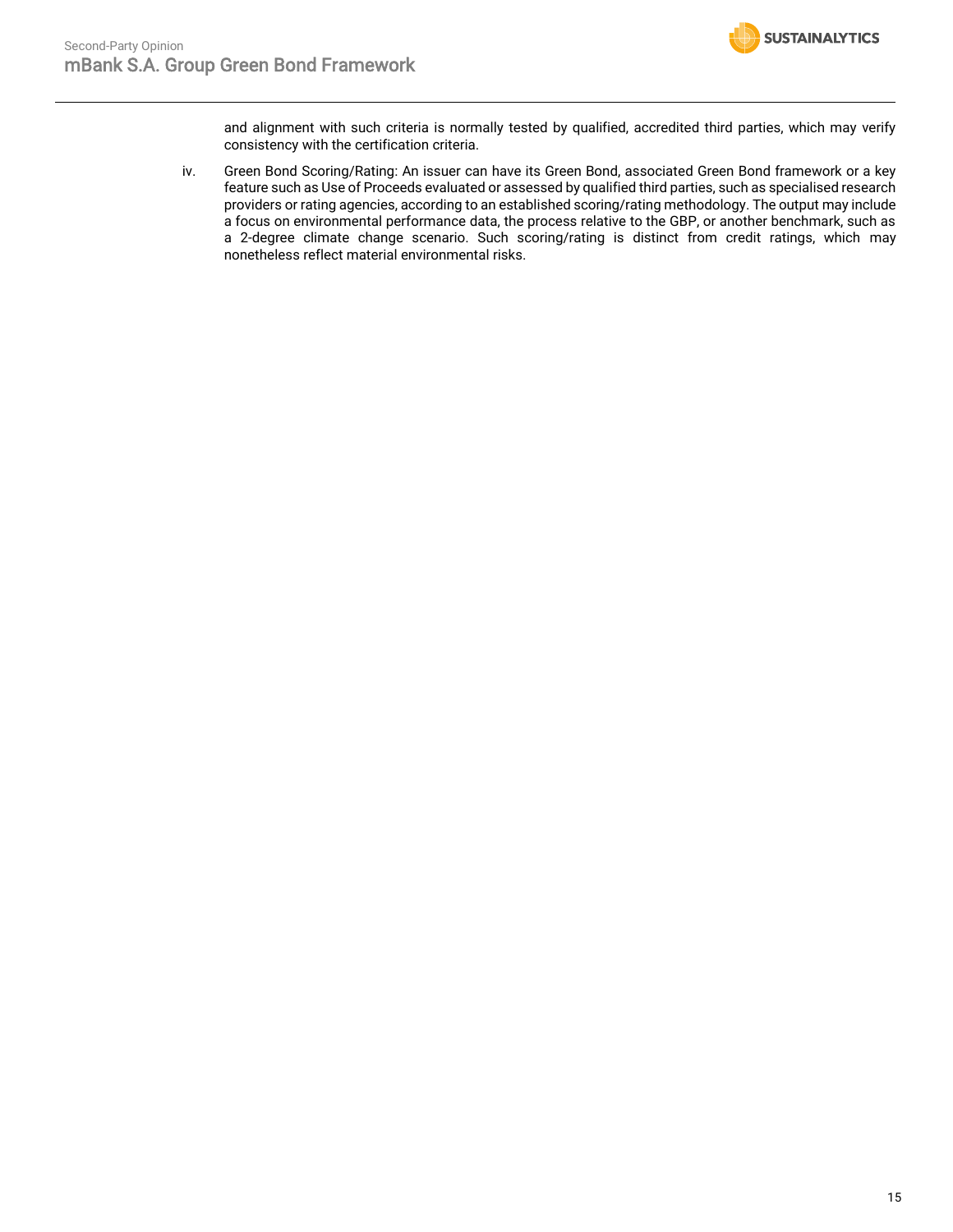

## Disclaimer

© Sustainalytics 2020. All rights reserved.

The intellectual property rights to the information contained herein is vested exclusively in Sustainalytics. No part of this deliverable may be reproduced, disseminated, comingled, used to create derivative works, furnished in any manner, made available to third parties or published, parts hereof or the information contained herein in any form or in any manner, be it electronically, mechanically, through photocopies or recordings without the express written consent of Sustainalytics.

As the information herein is based on information made available by the issuer, the information is provided "as is" and, therefore Sustainalytics does not warrant that the information presented in this deliverable is complete, accurate or up to date, nor assumes any responsibility for errors or omissions and Sustainalytics will not accept any form of liability for the substance of the deliverable and/or any liability for damage arising from the use of this deliverable and/or the information provided in it. Any reference to third party names is for appropriate acknowledgement of their ownership and does not constitute a sponsorship or endorsement by such owner.

Nothing contained in this deliverable shall be construed as to make a representation or warranty on the part of Sustainalytics, express or implied, regarding the advisability to invest in companies, selection of projects or make any kind of business transactions. It shall not be construed as an investment advice (as defined in the applicable jurisdiction), nor be interpreted and construed as an assessment of the issuer's economic performance, financial obligations nor its creditworthiness.

The issuer is fully responsible for certifying and ensuring the compliance with its commitments, for their implementation and monitoring.